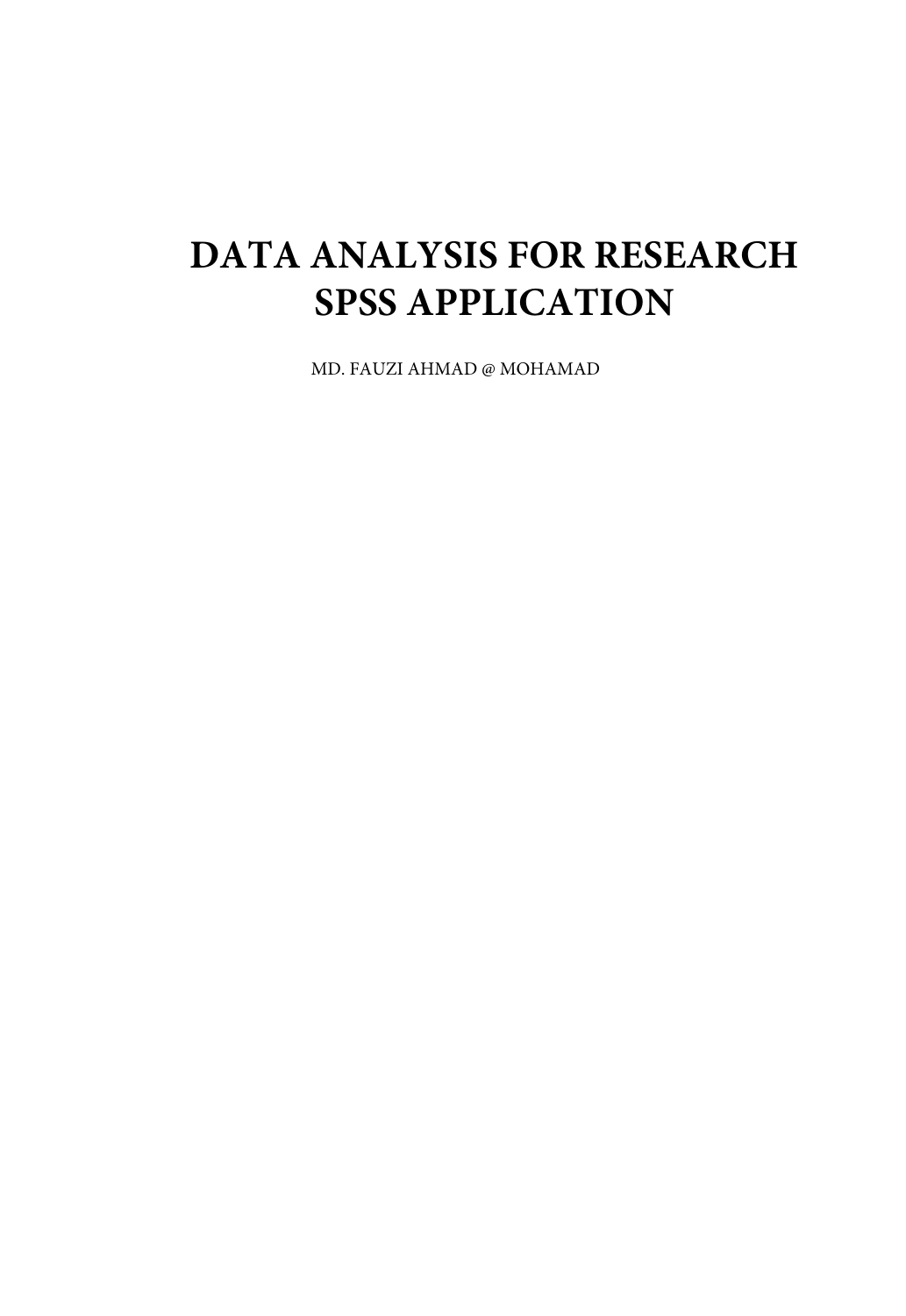**A Simple Guide and Reference** 

# EYSIS FOR RESEARCH: **SPSS Application**

**Descriptive Analysis Inferential Test Mediation and Moderation Analysis** 

Which you

 $\mathcal{L}_q$ 

**September**<br>1989

**Lldr** 

"Research is easy if you can do it in a systematic way"

MD. FAUZI AHMAD@MOHAMAD

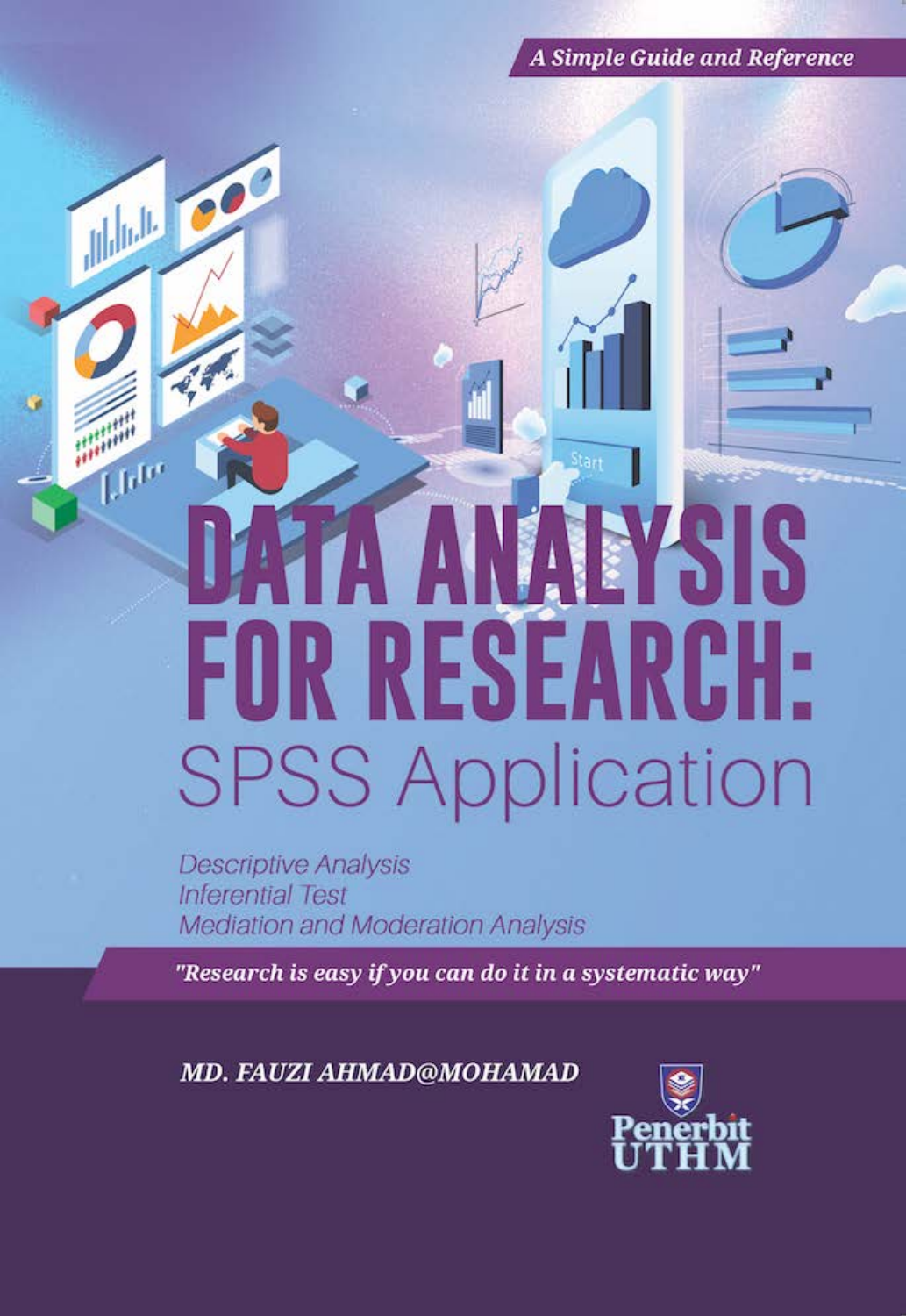#### © Penerbit UTHM Electronic Publication 2021

Copyright reserved. Reproduction of any articles, illustrations and content of this book in any form be it electronic, mechanical photocopy, recording or any other form without any prior written permission from The Publisher's Office of Universiti Tun Hussein Onn Malaysia, Parit Raja, Batu Pahat, Johor is prohibited. Any negotiations are subjected to calculations of royalty and honorarium.

Perpustakaan Negara Malaysia

e-ISBN: 978-967-2975-63-2

Published by: Penerbit UTHM Universiti Tun Hussein Onn Malaysia 86400 Parit Raja, Batu Pahat, Johor Tel: 07-453 7051 / 7454 Fax: 07-453 6145

Website: http://penerbit.uthm.edu.my E-mail: pt@uthm.edu.my http://e-bookstore.uthm.edu.my

Penerbit UTHM is a member of Majlis Penerbitan Ilmiah Malaysia (MAPIM)

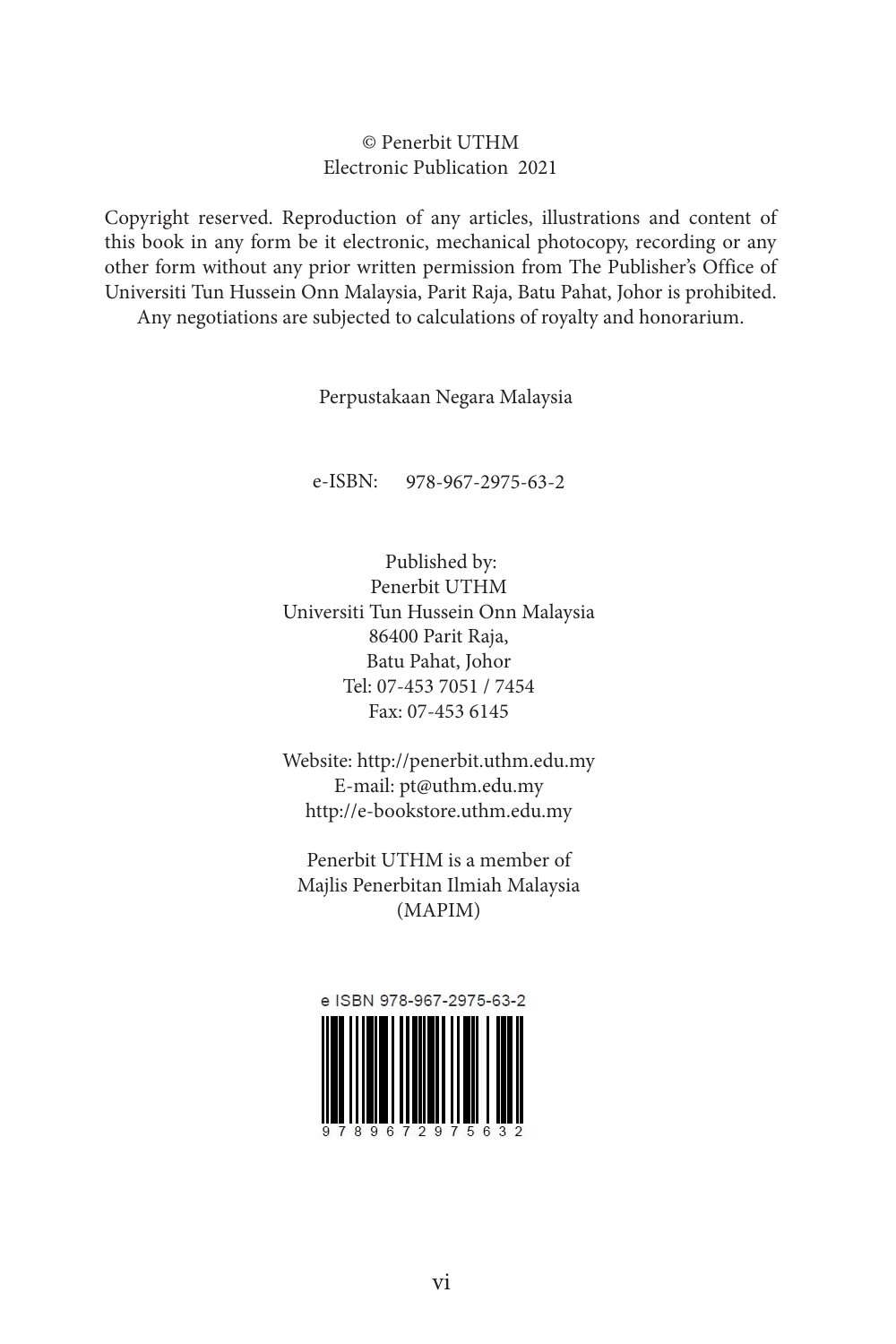#### **TABLE OF CONTENTS**

| Preface                                |                                                | хi             |
|----------------------------------------|------------------------------------------------|----------------|
| Acknowledgements                       |                                                | xiii           |
|                                        | <b>Chapter 1 Statistical Analysis</b>          | 1              |
|                                        | 1.1 Statistics                                 | $\mathbf{1}$   |
|                                        | 1.2 Criteria of Sample                         | $\overline{2}$ |
|                                        | 1.3 Sampling Size                              | $\overline{3}$ |
|                                        | 1.4 Determination of Sampling Size             | 6              |
|                                        | 1.5 Type of Statistical Analysis               | 11             |
|                                        | 1.6 Types of Sampling                          | 13             |
|                                        | 1.7 Types of Data                              | 22             |
|                                        | 1.8 Hypothesis                                 | 24             |
|                                        | 1.9 Significant Level                          | 25             |
|                                        | 1.10 Likert Scale                              | 26             |
| <b>Chapter 2 Normality Test</b>        |                                                | 27             |
|                                        | 2.1 Concept of Normality                       | 27             |
|                                        | 2.2 Normality Test                             | 28             |
|                                        | <b>Chapter 3 Reliability and Validity Test</b> | 33             |
| 3.1                                    | <b>Reliability Test</b>                        | 33             |
|                                        | 3.2 Validity Test                              | 36             |
| <b>Chapter 4 Descriptive Satistics</b> |                                                | 45             |
|                                        | 4.1 Concept of Descriptive Statistics          | 45             |
|                                        | 4.2 Measures of Distribution                   | 46             |
|                                        | 4.3 Measures of Cetral Tendency                | 50             |
|                                        | 4.4 Measures of Spread                         | 51             |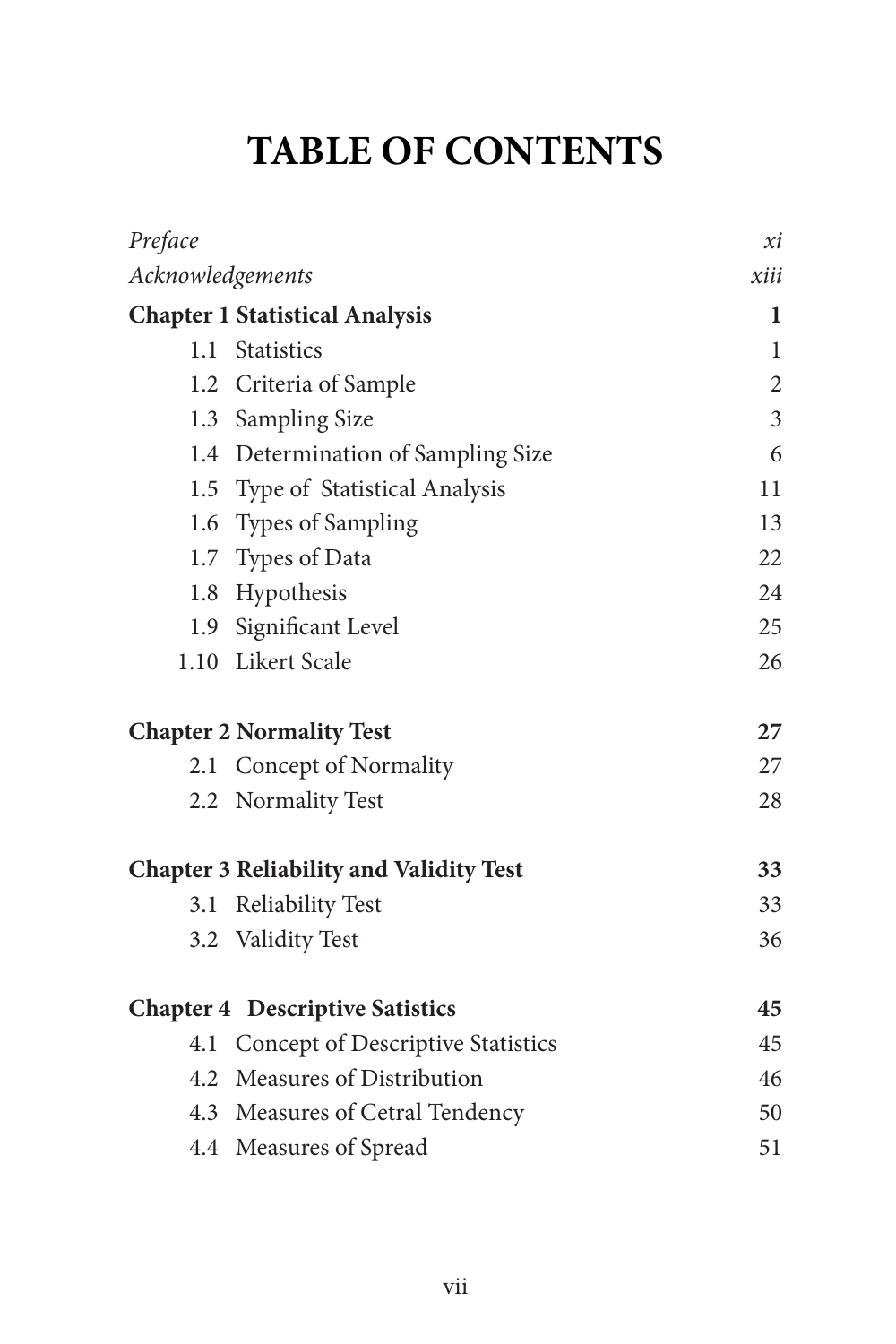|                                                           | <b>Chapter 5 Comparing a Group to Hypothesised Mean</b>   | 57  |
|-----------------------------------------------------------|-----------------------------------------------------------|-----|
|                                                           | 5.1 One-Sample T-test (Normal Data)                       | 57  |
|                                                           | 5.2 Wilcoxon (Not Normal Data)                            | 62  |
|                                                           | <b>Chapter 6 Comparing Two Groups (Independent Group)</b> | 67  |
|                                                           | 6.1 T-test (Normal Data)                                  | 67  |
|                                                           | 6.2 Mann-Whitney U (Not Normal Data)                      | 74  |
|                                                           | 6.3 Chi-square (Nominal Data)                             | 78  |
|                                                           | <b>Chapter 7 Comparing Two Groups (Related Samples)</b>   | 83  |
|                                                           | 7.1 Paired T-test (Normal Data)                           | 83  |
|                                                           | 7.2 Wilcoxon (Not Normal Data)                            | 88  |
|                                                           | 7.3 McNemer (Nominal Data)                                | 92  |
| Group)                                                    | <b>Chapter 8 Comparing Three Groups (Independent</b>      | 97  |
| 8.1                                                       | One-way Anova (Normal Data)                               | 97  |
|                                                           | 8.2 Two-way Anova (Normal Data)                           | 105 |
| 8.3                                                       | Kruskal-Wallis (Not Normal Data)                          | 111 |
|                                                           | 8.4 Chi-square (Nominal Data)                             | 116 |
| <b>Chapter 9 Comparing Three Groups (Related Samples)</b> |                                                           | 121 |
| 9.1                                                       | Repeat Anova (Normal Data)                                | 121 |
| 9.2                                                       | Friedman Test (Not Normal Data)                           | 129 |
|                                                           | 9.3 Cochranne Q (Nominal Data)                            | 133 |
| <b>Chapter 10 Relationship: Correlation</b>               |                                                           | 137 |
|                                                           | 10.1 Pearson Correlation (Normal Data)                    | 137 |
|                                                           | 10.2 Spearman Correlation (Not Normal Data)               | 143 |
|                                                           | 10.3 Cramer V (Nominal Data)                              | 147 |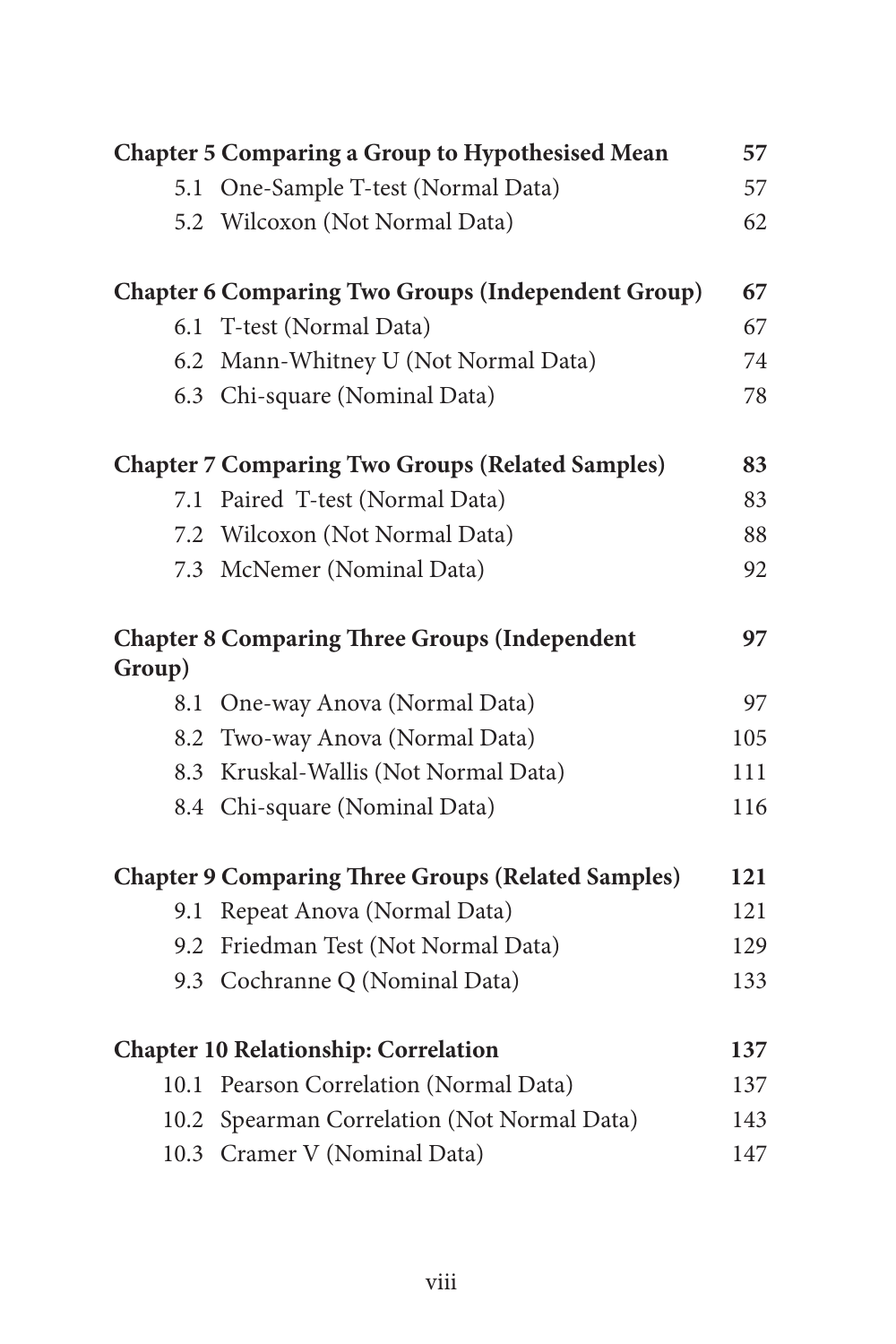| <b>Chapter 11 Causal and Prediction: Regression</b> |                                                | 151 |
|-----------------------------------------------------|------------------------------------------------|-----|
|                                                     | 11.1 Linear Regression (Normal Data)           | 151 |
|                                                     | 11.2 Binary Logistic (Nominal Data)            | 161 |
|                                                     | <b>Chapter 12 Mediator Analysis</b>            | 169 |
|                                                     | 12.1 Mediator                                  | 169 |
|                                                     | 12.2 Method 1: Baron and Kenny, (1986)         | 172 |
|                                                     | 12.3 Method 2: Preacher and Hayes, (2004;2009) | 185 |
| <b>Chapter 13 Moderator Analysis</b>                |                                                | 191 |
|                                                     | 13.1 Moderator                                 | 191 |
| Bibliography                                        |                                                | 209 |
| Biography                                           |                                                | 211 |
| Index                                               |                                                | 213 |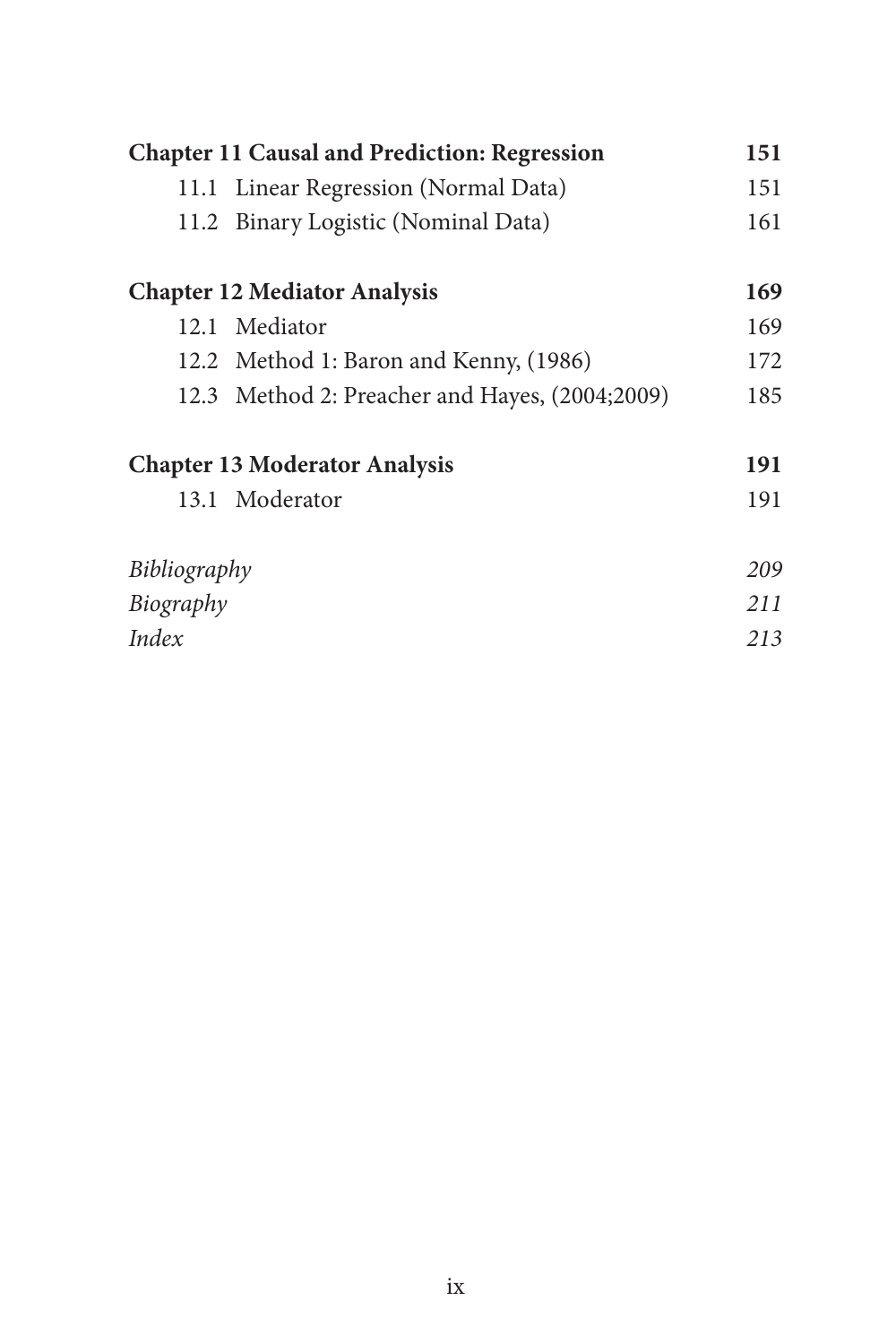#### **PREFACE**

At last, I manage to complete writing this book. Thanks to God for giving me, patience and inspiration. From my observation, many students and researchers still do not understand statistical analysis completely and this has been identified as a major problem in doing research or project. The main objective of this book is to provide step by step guidance in statistical analysis. It starts from explanation on type of statistical analysis, steps, results, interpretation and reporting. I believe that this book will improve statistical analysis understanding amongst students and researchers. In each chapter, examples of the statistical analysis are provided for better understanding using SPSS version 19. Furthermore, the interpretations of statistical result are explained in details for each of the examples.

Hopefully this book will provide useful framework towards a better understanding in statistical analysis which shall lead to implementing successful research for students and researchers. At last, thanks to UTHM for giving me the opportunity to publish this book , particularly to share my experience and knowledge by putting it in such a wonderful manuscript.

*"Research is easy if you can do it in a systematic way"*

**Prof Madya Ts. Dr. Md.Fauzi Bin Ahmad @ Mohamad** Production and Operation Department, Faculty of Technology Management and Business, Universiti Tun Hussein Onn, Malaysia.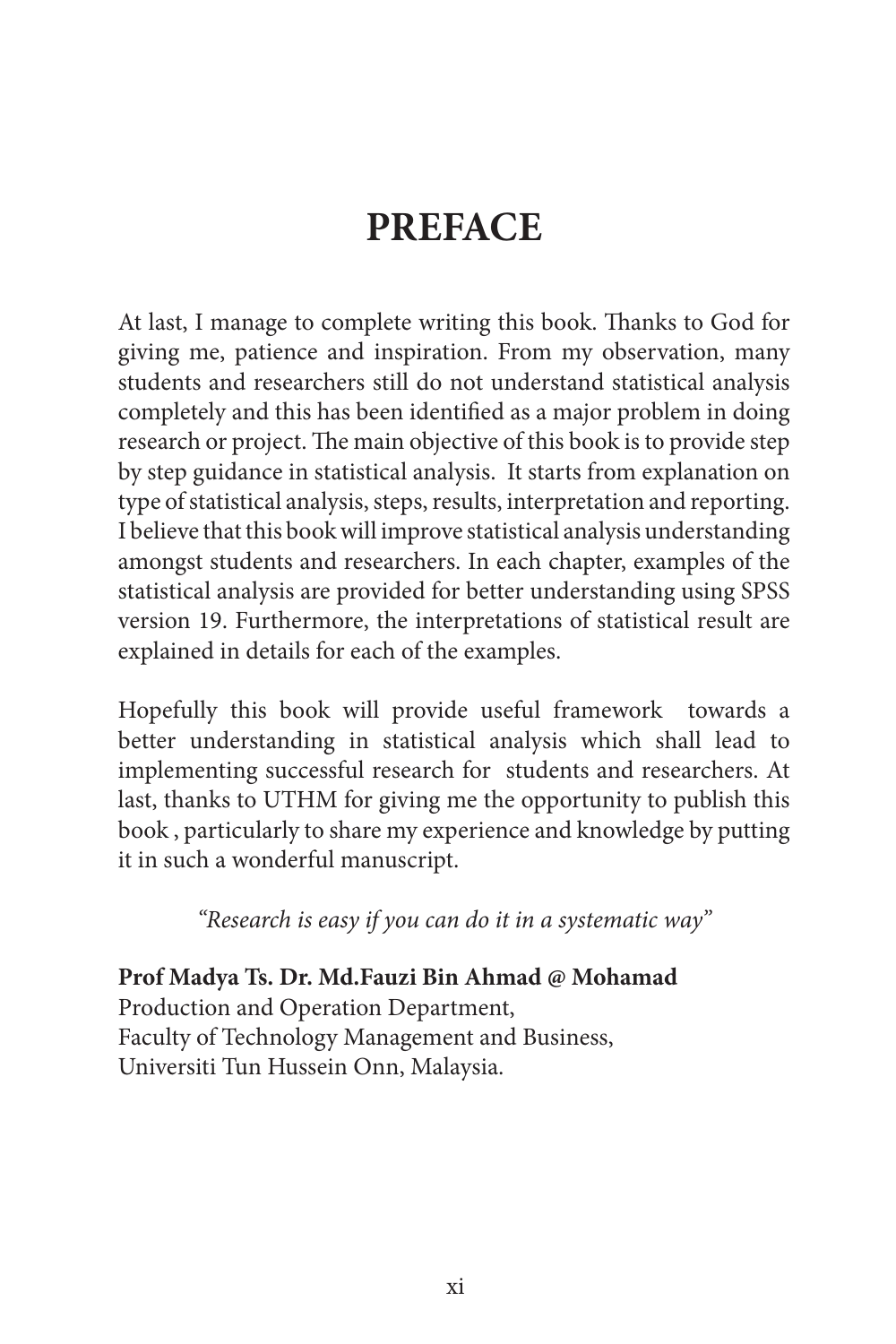#### **ACKNOWLEDGEMENTS**

In preparing this book, I was in contact with many people, researchers, academicians, and practitioners. They have contributed towards my understanding and thoughts. My sincere appreciation extends to Ms. Fatan Adibah Hashim for editing this book. My sincere appreciation also extends to dean, department head, all my colleagues and others who have provided assistance at various occasions. Their views and tips are useful indeed. Unfortunately, it is not possible to list all of them in this limited space. I am grateful to all my family members. Without their understanding and support, I can not complete my book with success. I always pray that Allah can give me the direction for success in life.

This book is one of my small contributions to country and nation based on my experience, observation and research. Hopefully this book will be useful as a guidance to students and researchers for improving their organisation and assist Malaysia to achieve vision 2020. At last, thanks to UTHM for giving me the opportunity to publish this book.

*"Research is easy if you can do it in a systematic way"*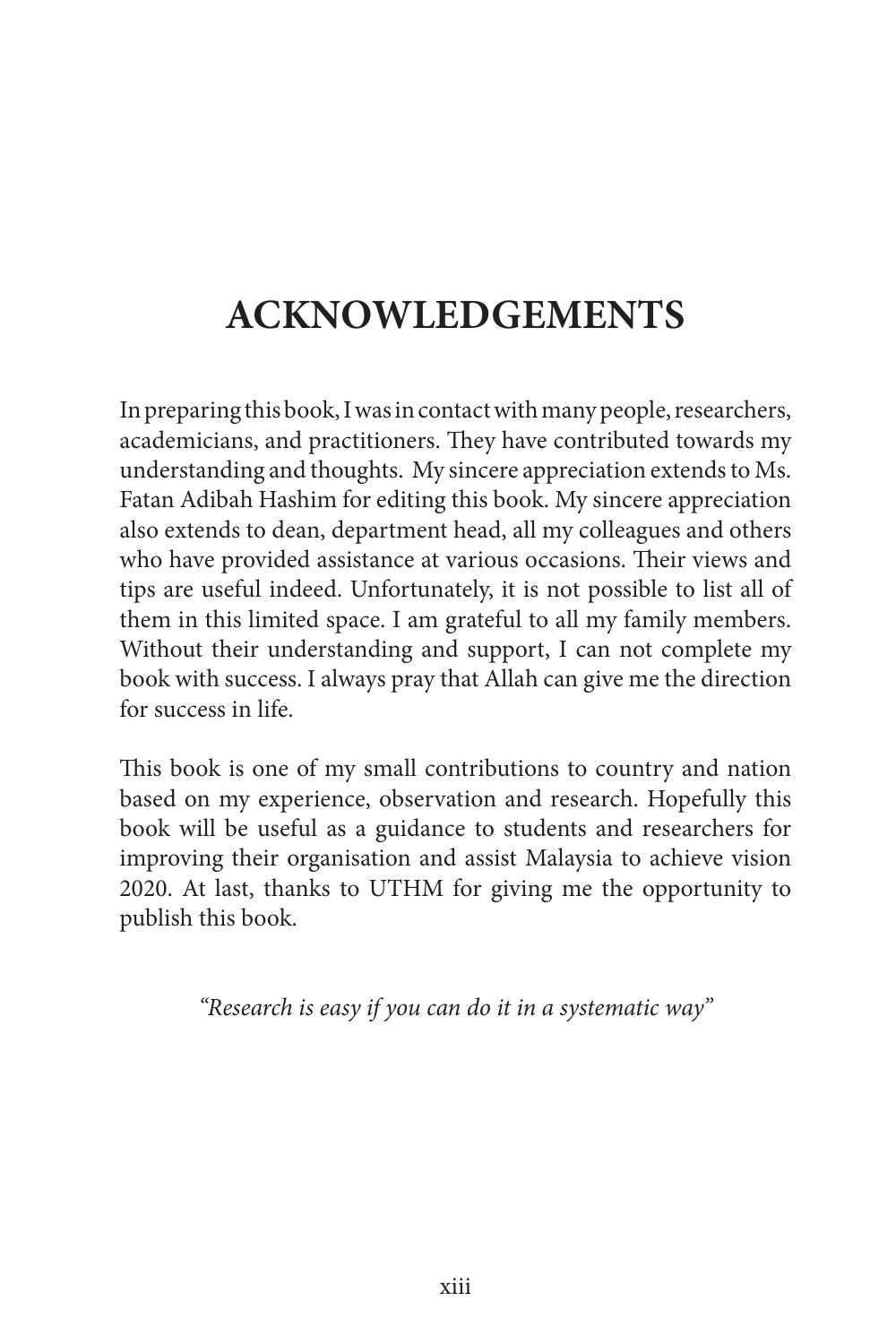### **Bibliography**

- Brown, R. L. (1994). Efficacy of the indirect approach for estimating structural equation models with missing data: A comparison of five methods. *Structural Equation Modelling*, *1*(4), 287-316.
- Byrne, B. . (2010). *Structural Equation Modeling with AMOS*. *Structural Equation Modeling* (2nd ed.). New York: Routledge Francis & Taylor.
- Chi, A., Bahjat, A., & Matsui, Y. (2011). Quality management practices and competitive performance : Empirical evidence from Japanese manufacturing companies. *Intern. Journal of Production Economics*, *133*(2), 518-529. Elsevier. doi:10.1016/j.ijpe.2011.01.024
- Chinna, K. (2009). *Structural Equation Modeling Using AMOS* (p. 20). Kuala Lumpur: Malaysia: Lecture Note for SPSS User' Group.
- Demirbag, M., Tatoglu, E., Tekinkus, M., & Zaim, S. (2006). An analysis of the relationship between TQM implementation and organizational performance: Evidence from Turkish SMEs. *Journal of Manufacturing Technology Management*, *17*(6), 829-847. doi:10.1108/17410380610678828
- Field, A. (2009). *Discovering Statistics Using SPSS*. *Statistics* (2nd ed.). London: Sage Publication.
- Galbreath, J. (2005). Which resources matter the most to firm success? An exploratory study of resource-based theory. *Technovation*, *25*(9), 979- 987. doi:10.1016/j.technovation.2004.02.008
- Graham, J. W., Hofer, S. M., Donaldson, S. L., MacKinnon, D. P., & Schafer, J. L. (1997). *The Science of Prevention: Methodological advances from alcohol and substance abuse research* (pp. 325-366). Washington, DC: American Psychological Association.
- Gunday, G., Ulusoy, G., Kilic, K., & Alpkan, L. (2011). Effects of innovation types on firm performance. *International Journal of Production Economics*, *133*(2), 662-676. Elsevier. doi:10.1016/j.ijpe.2011.05.014.